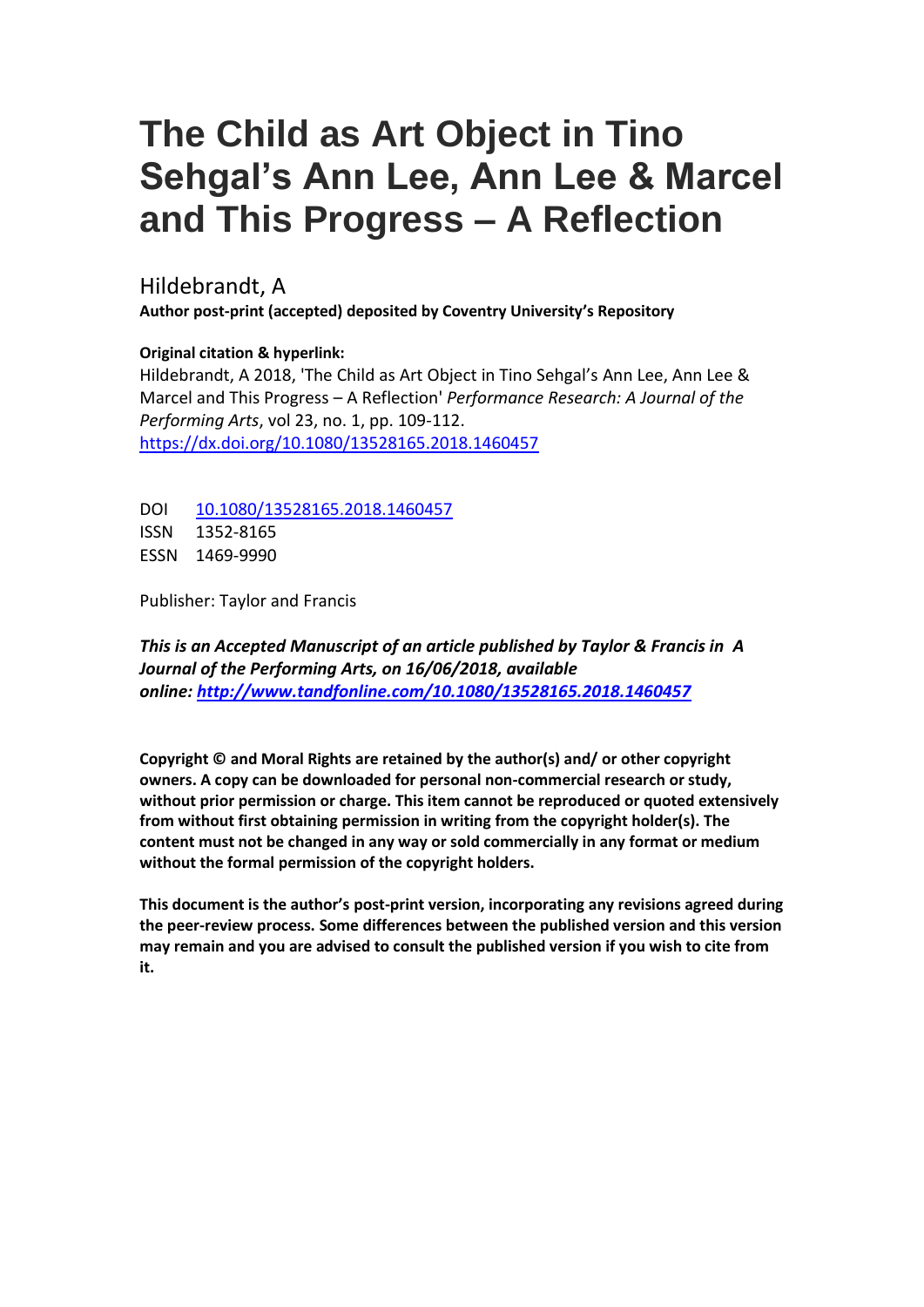## **The Child as Art Object in Tino Sehgal's Ann Lee***,* **Ann Lee & Marcel and This Progress -- A Reflection**

Antje Hildebrandt

This reflection explores the politics of working with children as art objects through three works by British-German artist Tino Sehgal, Ann Lee (2011), Ann Lee & Marcel (2015) and This Progress (2006). I suggest that Sehgal's practice of integrating children into his art pieces productively complicates my engagement as a spectator with the 'object' encountered and makes me revaluate how I view children more generally. I focus on my experience of encountering the work as a visitor and I use this approach to think through and analyse the propositions made by the artist through his practice. I use this empirical research method not to make general claims about the work or the role children play within it but to help me think through these three specific instances of subjective aesthetic experience and their affective potentials. In particular, I am interested in the aesthetic, political and ethical issues that may arise for spectators who encounter children in the work as art objects. Thinking through the way children problematize notions of performance in and via (their) performances in these pieces raises important questions. How might one rethink the status of children in society and how can artistic practices that employ children embody a critique of social, cultural and political norms at the beginning of the twenty-first century?

I first encountered Ann Lee at Manchester Art Gallery in 2011 when it was included in '11 Rooms', an exhibition part of the Manchester International Festival curated by Hans Ulrich Obrist and Klaus Biesenbach. I also encountered an iteration of this piece titled Ann Lee & Marcel (2015) in Paris in November 2016 when it was presented as part of Sehgal's 'Carte Blanche' solo exhibition at Palais de Tokyo. The first instantiation of Ann Lee sees a dozen visitors enter a small white cube that is completely empty. A few minutes later an ethereal pre-pubescent young girl, approximately 13 years old, enters the room. After a brief introduction ('Hello. Nice to see you. My name is Ann Lee') she begins to recite a rehearsed yet seemingly flexible script describing her transition from Japanese manga character -- famously purchased by French artists Philippe Parreno and Pierre Huyghe in 1999 -- to a multidimensional being. Facing the wall of her choice she tells us how she was first two-dimensional (a sketched drawing), then three-dimensional (an animated video)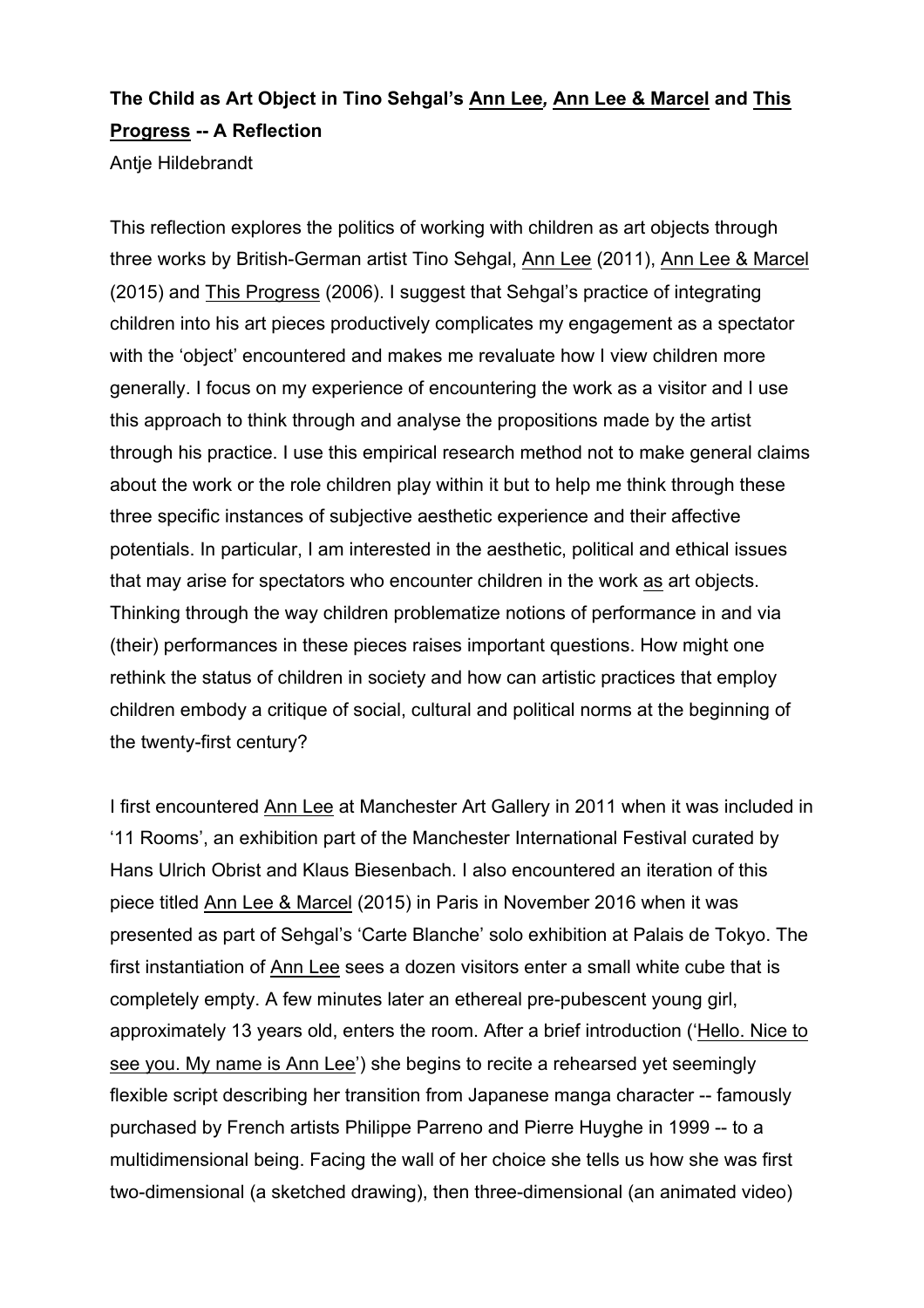and how she is now trying to exist in the fourth dimension (in time) with the help of Tino. Her voice is monotonous, her controlled movements robotic yet fluent, her gaze calm and distant, never resting in one place. I saw this piece twice in a row with two different performers, the dramaturgy of the text was different but both times the atmosphere in the space was extremely intense with Ann Lee commanding the attention of her viewers while delivering a confident yet subtle performance. Her movements and speech were slightly mechanic, slow and removed, somewhere between a mature adult, a machine and a child.

As the performance continues, Ann Lee speaks of 'hanging out with Tino, who seems very busy' and then asks the visitors two direct questions, both times addressing one particular visitor who she looks straight into the eye without a flinch. When there is no reaction she calmly repeats the question. 'Would you rather feel too busy or not busy enough?' She has addressed me. Pause. Panic. 'Would you rather feel too busy or not busy enough?' 'I would rather be too busy', I answer and instantly reflect that this is probably the common response most people have given. She asks, 'Why?' I say, 'Because then I don't have time to think so much'. I can feel myself blushing. She says, 'Interesting', and continues with her story without any noticeable reaction. Not often have I felt so embarrassed in front of a teenager. Is it not usually the other way around? Her second question seems even more impossible but this time someone else needs to answer, 'What is the difference between a sign and melancholia?' No response. She repeats the question. After what felt like an eternity someone gives an educated answer, though I cannot remember what exactly was said. Finally, Ann Lee quotes a long complicated passage of philosophical text by Hannah Arendt and then asks the person next to me 'Do you know what it means?' The question every parent loathes is, probably more often than not, denied. She says, 'OK, take care' and slowly exits the room in a calm manner, leaving a bunch of adults bewildered, bemused but also slightly amused.

In the more recent version of Ann Lee & Marcel I find myself sitting on a sloping carpeted floor of what seems to be a space for theatre in the Palais de Tokyo in Paris together with around thirty other visitors, including children, who are free to come and go as they please. This time I am witnessing a dialogue between a girl, Ann Lee, and a boy, Marcel, most likely named after the French conceptual artist Marcel Duchamp, who is regularly quoted in this particular piece. The atmosphere is more relaxed this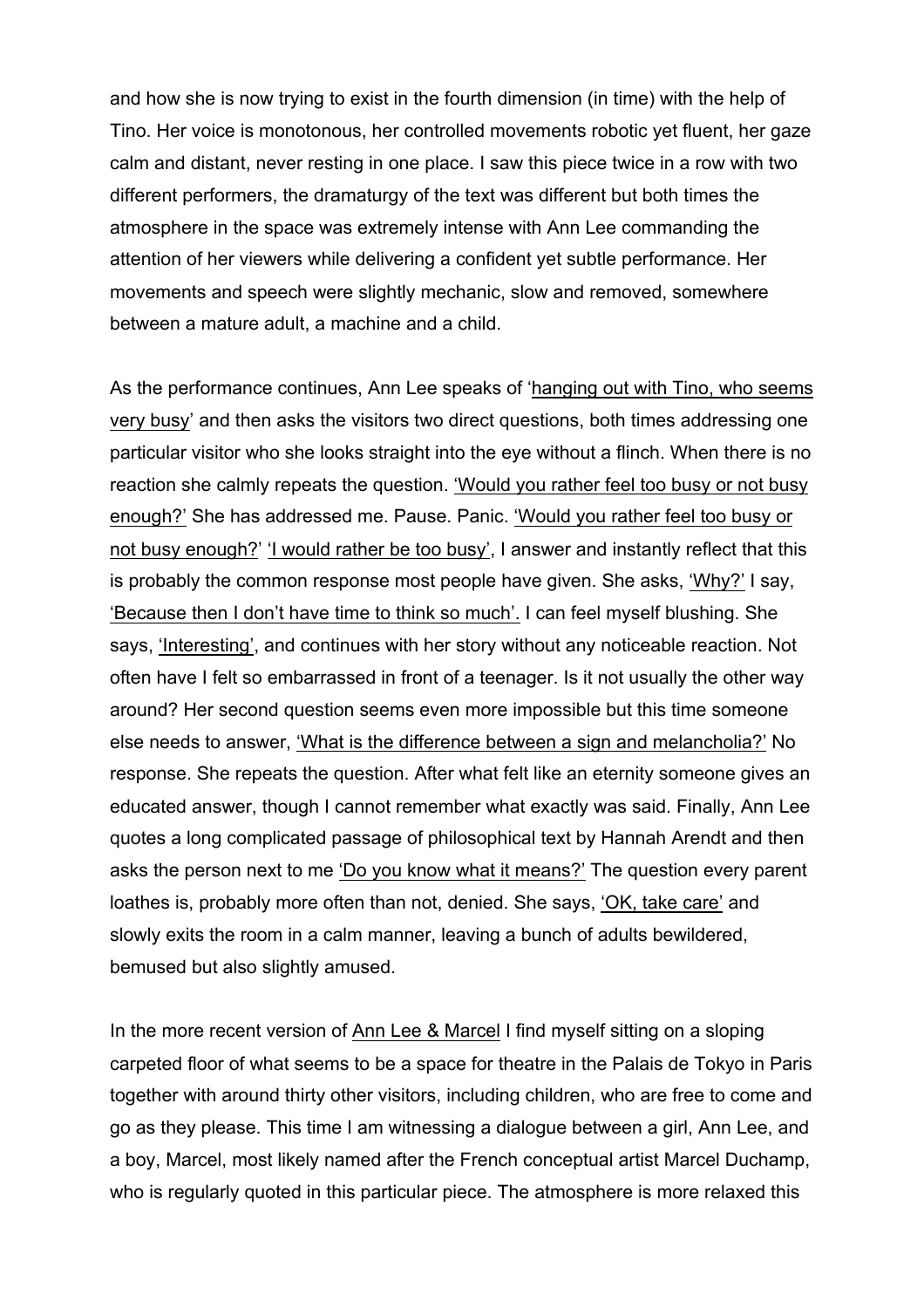time but the children's performance is equally startling. There is something touching in their humility; their performance is humble, wise, mature and knowing. Their neutral demeanour seems simultaneously familiar and yet very strange as both child performers succeed in 'non-performing' 'non-humanness'. Their bodies move in a slow robotic way while they simultaneously appear natural 'like themselves' in performance. At some point Marcel drops on his knees, as if the weight of the world of ideas is crushing down on him, and Ann Lee helps him up again. The piece ends with Marcel asking Ann Lee 'Have you ever been outside? Outside an exhibition space? Never? I'll take you' and he takes her hand in a simple gesture and leads her out of the room, into the world. It is not only but especially in this moment that Sehgal's work reminds me of the thinnest of lines between art and life in which his work exists. Marcel's final series of questions reveal the symbolic meta-narrative of Sehgal's work. There is something unsettling that the work brings forth in terms of the relationship between immaterial and material labour, between labour and leisure, and between children and labour. Both Ann Lee & Marcel and Ann Lee seem to be questioning the apparent 'choice' between continuous labour and precarious labour that working adults have to make in neoliberal capitalist economy, that is, working constantly or not working enough to survive. The character of the child in this piece brings to the surface the relation and distinction between (paid) work and (free) time, as Ann Lee questions the idea of work itself.

For This Progress, acquired by and installed in the Solomon R. Guggenheim Museum, New York in 2010, Sehgal emptied Frank Lloyd Wright's famous spiral gallery of all its artwork. The piece starts at the base of the spiral where I am met by an approximately 8-year-old child, who says 'This is a work by Tino Sehgal. May I ask you a question? What is progress?' As we begin our ascent up the spiral ramp we continue our conversation until we are met by a young person/teenager who picks up the conversation. After a while, we are met by a middle-aged adult and finally an older adult who finishes our journey to the highest point in the museum. Conceptually, Sehgal reproduces a life cycle over four generations in this piece as these multiple layers of progression are philosophically laid out through the increasing complexities of the conversations. When I encountered the piece in Paris in 2016, I experienced the work as slightly contrived and rushed (the gallery was extremely busy at the time). The boy who greeted me seemed anxious and stressed, the middle-aged man was trying too hard to be interesting and the older man seemed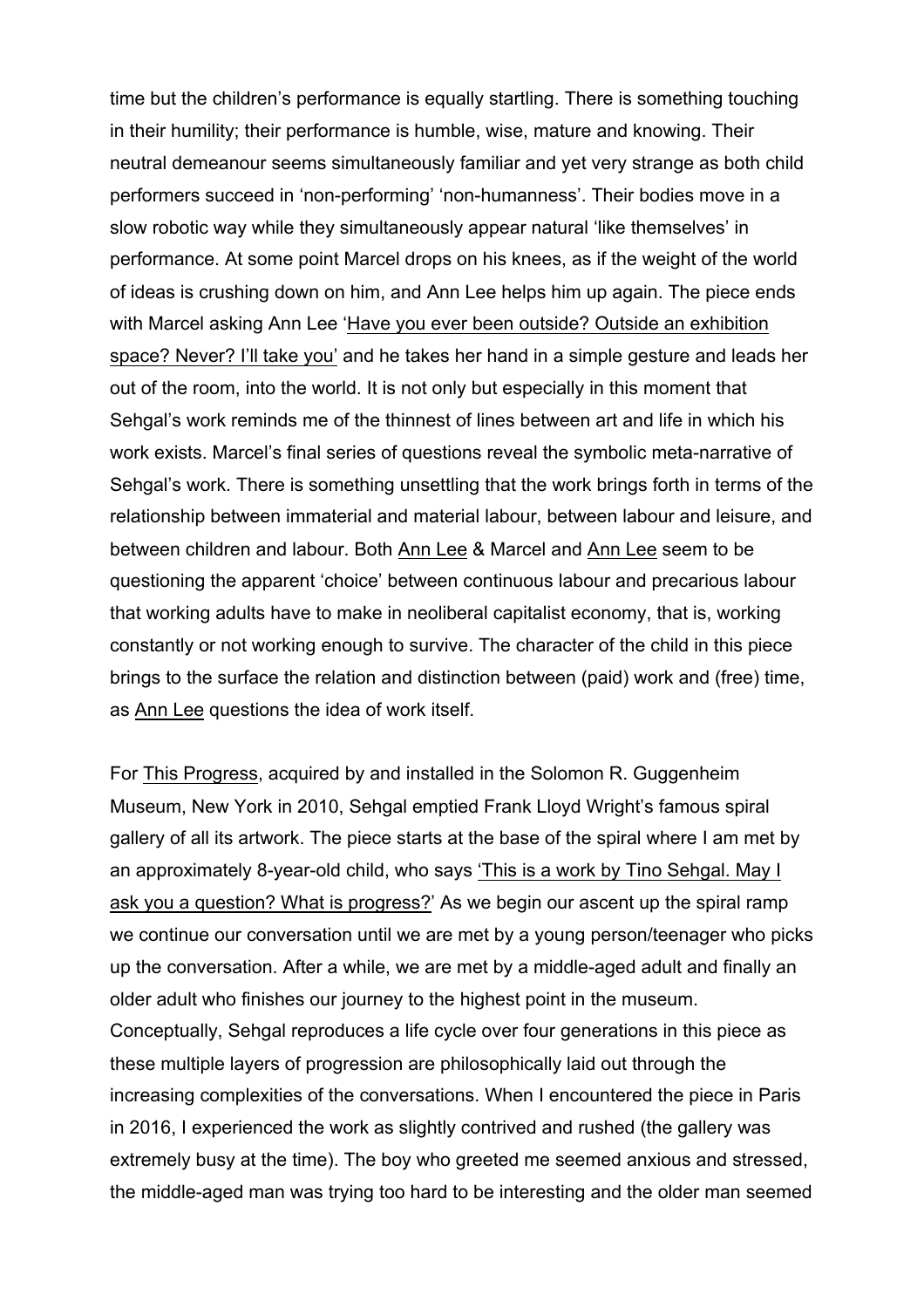disengaged, even bored. The exception was the conversation with the teenager, who engaged me in an open, genuine and honest conversation about his future career options and his worries about the current state of affairs in the world. We talked about how in November 2016 Republican businessman Donald Trump was elected 45<sup>th</sup> president of the United States and earlier in the summer the British public had voted to leave the European Union after a close referendum. My young conversation partner surprised me; had I expected him to be (stereotypically) condescending, angsty, shy or 'too cool'?

As someone who does not have children of my own and who does not regularly interact with children, neither in my private nor professional life, the experience that Sehgal constructs is doubly strange. Not only am I engaging in the practice of dialogic exchange with a young person but it also feels odd to see the children in this context as themselves and as art object. It might seem as if we were engaging in a social situation (conversing with or at least responding to another person) but Sehgal's pieces keep their distance: they are still art objects existing in their proper context, the museum. Adding to this distance is the fact that the children's performance seems uncanny because they are 'acting' more mature, more knowing, than their adolescent age might suggest. Their precociousness as they imitate adult behaviour makes me conscious of my own age. Their performance reflects back at me a certain idea of adulthood that does not sit comfortably with my own sense of self as adult. There is an unequal power relationship between the visitor and the children -- they know the rules of the game better than I -- and yet there is a feeling of responsibility to be a 'good visitor', to help them do their job, even to please them. Furthermore, when children are involved in performance there is an underlying, if subtle, fear that 'something could go wrong' or that 'things might not go according to plan' as Shannon Jackson so eloquently points out:

[T]he perception of children's social vulnerability can be appropriated for all kinds of political ends, ranging from the sentimental to the curious to the outraged … the child is riveting because of her potential to destroy the aesthetic frame; in her phenomenological presence and her social unpredictability, she is a walking threat to the divide between art and life. That heightened potential for catastrophe in turns makes any controlled execution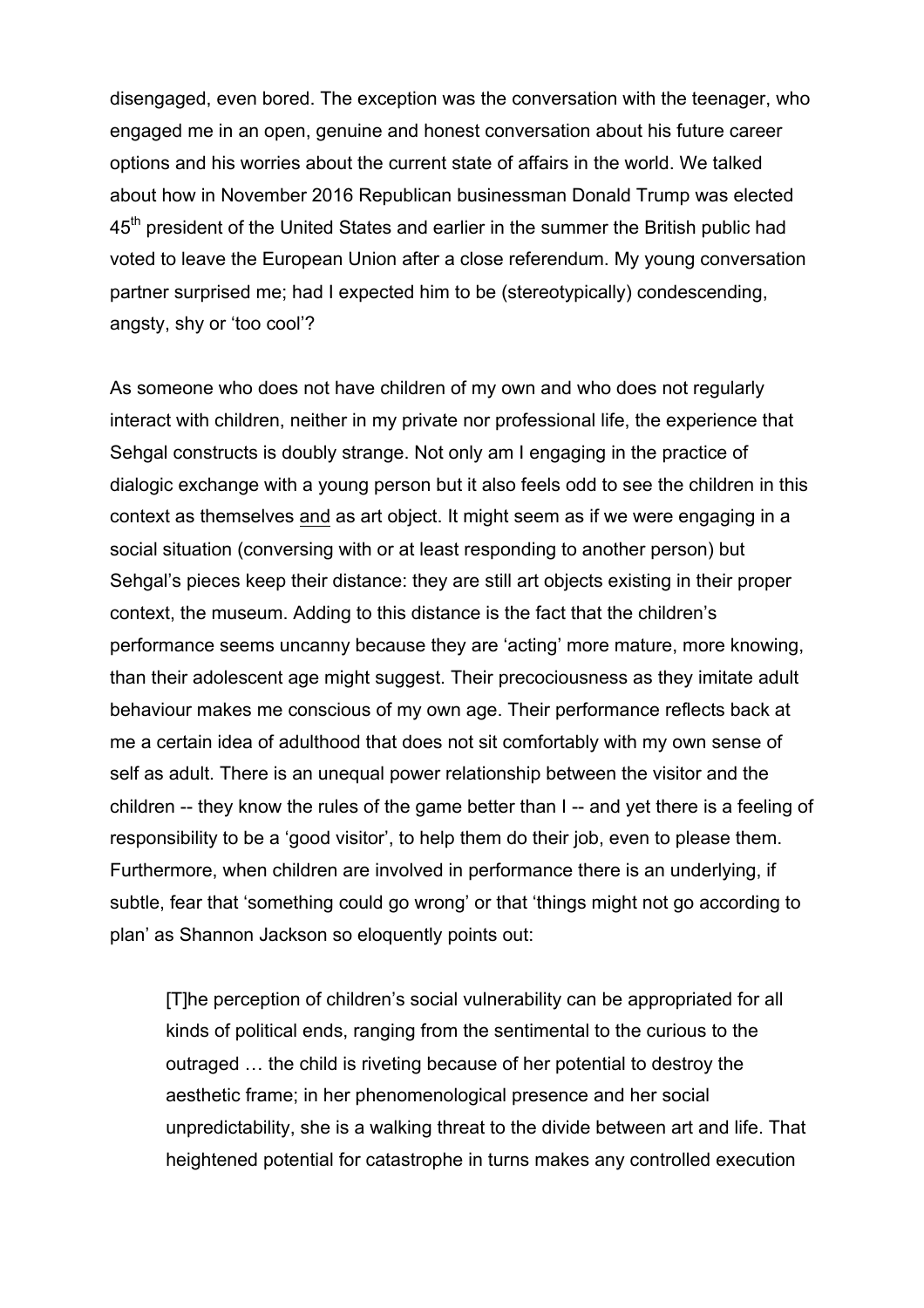on her part all the more striking; there is a particular kind of incredulity that comes when a child hits her mark. (Jackson 2011: 240--1)

Indeed, trying to find out what is 'real' and what is staged, when the children are performing (as themselves or a character) and when they are not, adds to the intriguing and at times absurd nature of Sehgal's works. As a visitor, the crux seems to be that I perform myself as a person in the context of an art gallery and an institution, coming to take part in the work, and that I know myself better through this encounter with the object. This conscious entanglement of object and subject lies at the very heart of Sehgal's practice and comes to the forefront in his work with children who appear not as passive (art) objects to be looked at but as active participating subjects to engage with and to be taken seriously as members of society. Rather than perceiving the children and young people as vulnerable, fragile or innocent, their presence in these pieces reinstates their capability to shape the art object as they play a key part in how the work is not just produced but also received.

The art object is not the child, but that which is created in the space between child and adult as they bring 'it' into being. As a visitor I found that Sehgal's art objects, and in particular these three works, challenged me to rethink my perception of children and young people as my encounters with them triggered a range of complex affects, including uncanniness, discomfort and alienation as well as playfulness, intimacy, amusement and surprise. Sehgal's pieces expose structures of power as well as making children visible, literally, as they appear outside the educational, theatrical or (in my case) community dance context. But the children in Sehgal's work are not simply used as raw materials. The more the works progress, the more it becomes clear that they are co-creators in Sehgal's overall dramaturgy. I propose that his pieces elicit, even demand, alternative modes of engagement and perception in the child performer to adult spectator relationship. The works discussed in this reflection point towards the fact that the transition from childhood to adulthood is not a linear process but rather a degree of difference, a continuous spectrum, which cannot be so clearly defined and distinguished. The children and young people who I encountered in Sehgal's works remind me simultaneously of the past and the future, and so they carry with them the very real and, at the same time, abstract aesthetic and political potential of that which was and that which is yet to come.